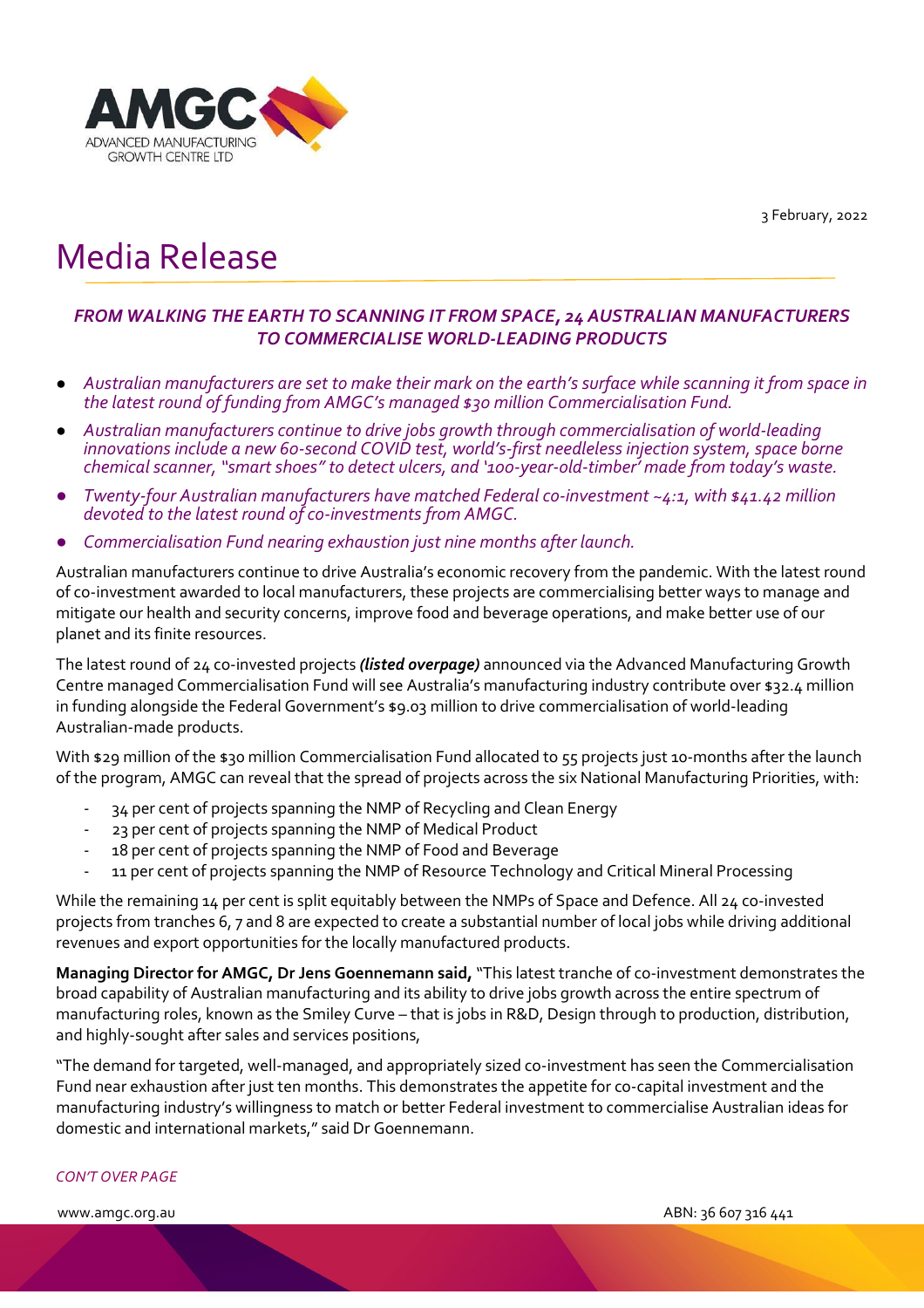The successful 24 co-invested manufacturing projects by National Manufacturing Priority include:

### **RECYCLING AND CLEAN ENERGY**

- **Allthread Industries (NSW) Recycling and Clean Energy –** Develop and automate a new thermal arc spray line to manufacture corrosion-resistant structural fasteners, which offer superior value and environmental performance when compared to imported hot-dipped galvanised fasteners. **Total project commitment \$8.86 million (\$367,860 from Commercialisation Fund)**
- **Plantabl (VIC) Recycling and Clean Energy –** Commercialisation and manufacture of Great Wrap's biopolymer resin (cling wrap) derived from organic waste, to produce a compostable stretch wrap that can replace plastic cling, silage, and pallet wraps. **Total project commitment \$6.41 million (\$534,760 from Commercialisation Fund)**
- **3RT (VIC) Recycling and Clean Energy** Development of large-scale manufacturing capability for 3RT's innovative and patented technology which converts low-value wood residue into a new hardwood with the same properties as 100 year-old timber. **Total project commitment \$3,326,840 (\$698,420 from Commercialisation Fund)**
- **Sustinent (NSW) Recycling and Clean Energy –** Commercialisation of a scalable process utilising sugarcane waste to make value-add products such as mushroom grow bags. Once implemented, the Sustinent process will also be able to address problematic waste from cotton, rice, or wheat crops. Total **project commitment \$2.94 million (\$499,500 from Commercialisation Fund)**
- **Endua (QLD) Recycling and Clean Energy** Development of onshore manufacturing capability for affordable hydrogen power banks that will deliver 100% renewable energy, on demand, as electricity. **Total project commitment \$2.28 million (\$984,240 from Commercialisation Fund)**
- **Solar Analytics (NSW) Recycling and Clean Energy –** Manufacturer of SolarConnect product to manage energy generation and consumption from rooftop solar, inverters and batteries to achieve maximum benefit from rooftop solar systems. **Total project commitment \$1.44 million (\$500,000 from Commercialisation Fund)**
- **Venlo (QLD) Recycling and Clean Energy –** Manufacture of a100% recycled, repairable pallet, managed within a circular & closed-loop automated repair and remanufacturing system that is tracked/traced and serviced within a global network driving critical continual improvement in safety, security, providence and cost reduction outcomes. **Total project commitment \$710,900 (\$450,000 from Commercialisation Fund)**
- **Geofabrics (NSW) Recycling and Clean Energy –** Integration of recycled materials into Geofabrics' new and improved drainage products for infrastructure sector via a purpose-built manufacturing process to meet market demand for circular recycling solutions. **Total project commitment \$607,000 (\$252,000 from Commercialisation Fund)**
- **TomKat Global (QLD) Recycling and Clean Energy** Manufacture of a new thermal container for the transportation of temperature sensitive and perishable produce. The KoolPak has superior thermal performance to a polystyrene container, it is multi-use, fully traceable and recyclable. **Total project commitment \$555,000 (\$267,500 from Commercialisation Fund)**
- **YOUC (VIC) – Recycling and Clean Energy –** Commercialisation of a new 'Smart Box' system which will enable the tracking and tracing of boxes through the manufacturing process allowing for real-time restocking, reordering and waste reduction. **Total project commitment \$710,900 (\$297,500 from Commercialisation Fund)**

#### **MEDICAL PRODUCTS**

- **Ceramisphere (NSW) Medical Products** Development of a manufacturing capability of transdermal (skin) drug delivery system using its unique nanocomposite patch technology for pain relief. **Total project commitment \$2.17 million (\$471,000 from Commercialisation Fund)**
- **Elenium (VIC) Medical Products** Develop a biometric device that can be deployed into a range of environments to automate biometric identification for access control, ticketing, contact tracing (requiring Government integration), vaccination and antigen test status, and the capability to perform contactless fever detection once approved. **Total project commitment \$1.35 million (\$553,364 from Commercialisation Fund)**
- **Examin (QLD) Medical Products** Commercialisation of a 2-minute COVID-19 breath test using a novel electrochemical biosensor that detects viral load at a molecular level with a sensitivity and specificity of 97%-98%. **Total project commitment \$1.3 million (\$647,665 from Commercialisation Fund)**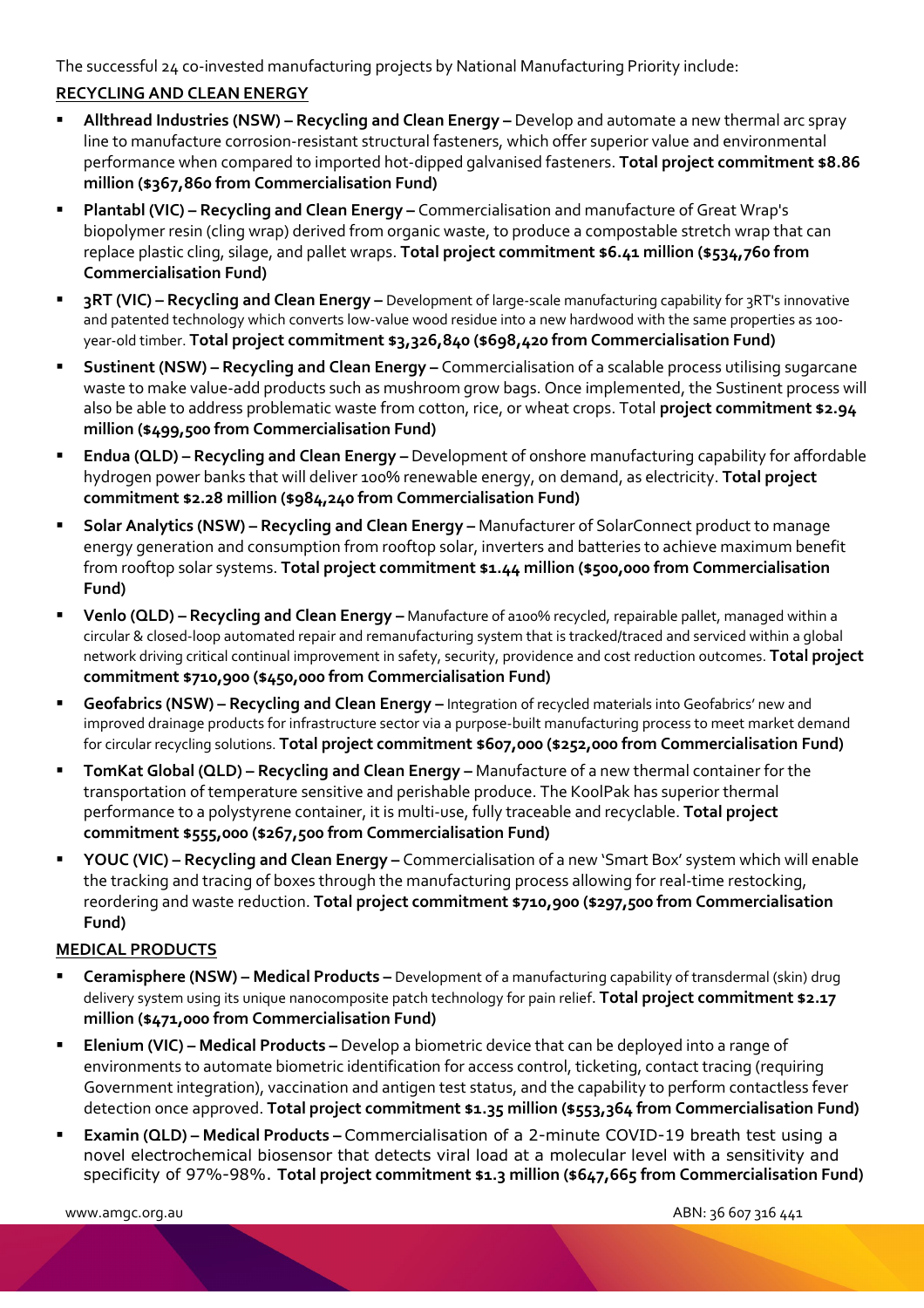- **Vaxxas (QLD) – Medical Products –** Scaling and automation of manufacturing capability to produce a novel, needle-free vaccination platform. The High-Density Micro-projection Array Patch (HD-MAP) aims to improve the efficacy, reach, safety and economics of vaccination. **Total project commitment \$1.59 million (\$600,000 from Commercialisation Fund)**
- **Minomic Int (NSW) – Medical Products –** Commercialisation of the MiCheck® Prostate test that is designed to detect life threatening aggressive prostate cancer in its early stages. MiCheck® Prostate overcomes the low accuracy of conventional screening tests to reduce unnecessary intervention such as painful biopsies and improve overall management of the patient.**Total project commitment \$793,856 (\$396,928 from Commercialisation Fund)**
- **Reid Print Technologies (QLD) – Medical Products –** Field trials and commercial certification of a novel 'Smart Shoe Insole' (Smart Orthotics Sensor Skin), used to monitor the onset of foot ulcers that commonly afflict diabetes sufferers. **Total project commitment \$690,000 (\$300,000 from Commercialisation Fund)**

#### **FOOD AND BEVERAGE**

- **TPS (QLD) – Food and Beverage –** Commercialisation of advanced digital sensors for testing of water quality parameters in the food and beverage sector. **Total project commitment \$1.31 million (\$444,875 from Commercialisation Fund)**
- **ICEE (VIC) – Food and Beverage –** Commercialisation of Bouncee, a reusable and collapsible insulated crate and coolant system for short transit perishable logistics, such as click and collect, and home delivery. **Total project commitment \$1.31 million (\$444,875 from Commercialisation Fund)**

#### **DEFENCE**

- **Premcar (VIC) – Defence –** Development of a manufacturing program to support the installation of a new, latest-technology, powertrain into land-based defence vehicles for local and export applications. **Total project commitment \$1.53 million (\$699,931 from Commercialisation Fund)**
- **Microbio (QLD) – Defence –** Establish sovereign manufacturing of Microbio's unique InfectID PCR testing technology that provides rapid, highly sensitive bacterial, fungal, and viral pathogen identification in clinical samples for defence and civilian use. **Total project commitment \$1.11 million (\$407,119 from Commercialisation Fund)**

#### **RESOURCE TECHNOLOGY AND CRITICAL MINERAL PROCESSING**

- **EQ Resources (VIC) – Resource Technology and Critical Mineral Processing –** Commercialisation and scaling of EQ Resources' large-scale x-ray (XRT) and hyperspectral imaging (HIS) sensors for front-end loaders enabling the sorting of tungsten from historic mine waste stockpiles. **Total project commitment \$2.17 million (\$471,000 from Commercialisation Fund)**
- **Technofast (QLD) – Resource Technology and Critical Mineral Processing –** Commercialisation of Technofast's Hydraulic Head Nut, which replaces original retaining nuts used to fasten the conical "mantle" in massive gyratory ore crushers. Because crushers are subject to rapid wear and need regular replacement, the new fasteners allow for rapid replacement and maintenance, thereby reducing machine downtime and increasing operational safety for workers. **Total project commitment \$518,970 (\$259,485 from Commercialisation Fund)**

#### **SPACE**

- **Spiral Blue (NSW) – Space –** Commercialisation of Rainbow Python: a world-first integrated hyperspectral instrument and onboard computer that allows for the chemical analysis of any location on earth from space for use in agriculture, forestry, mining, and other sectors. **Total project commitment \$2.97 million (\$578,000 from Commercialisation Fund)**
- **Black Sky Aero (QLD) – Space –** Establish sovereign manufacture of vital precursor materials for solid rocket propellant not currently produced in Australia. This will lead to significant domestic and export market opportunities. **Total project commitment \$1.1 million (\$497,750 from Commercialisation Fund)**

Further details about AMGC's Commercialisation Fund can be found at [www.amgc.org.au/projects/](http://www.amgc.org.au/projects/)

## **ENDS//**